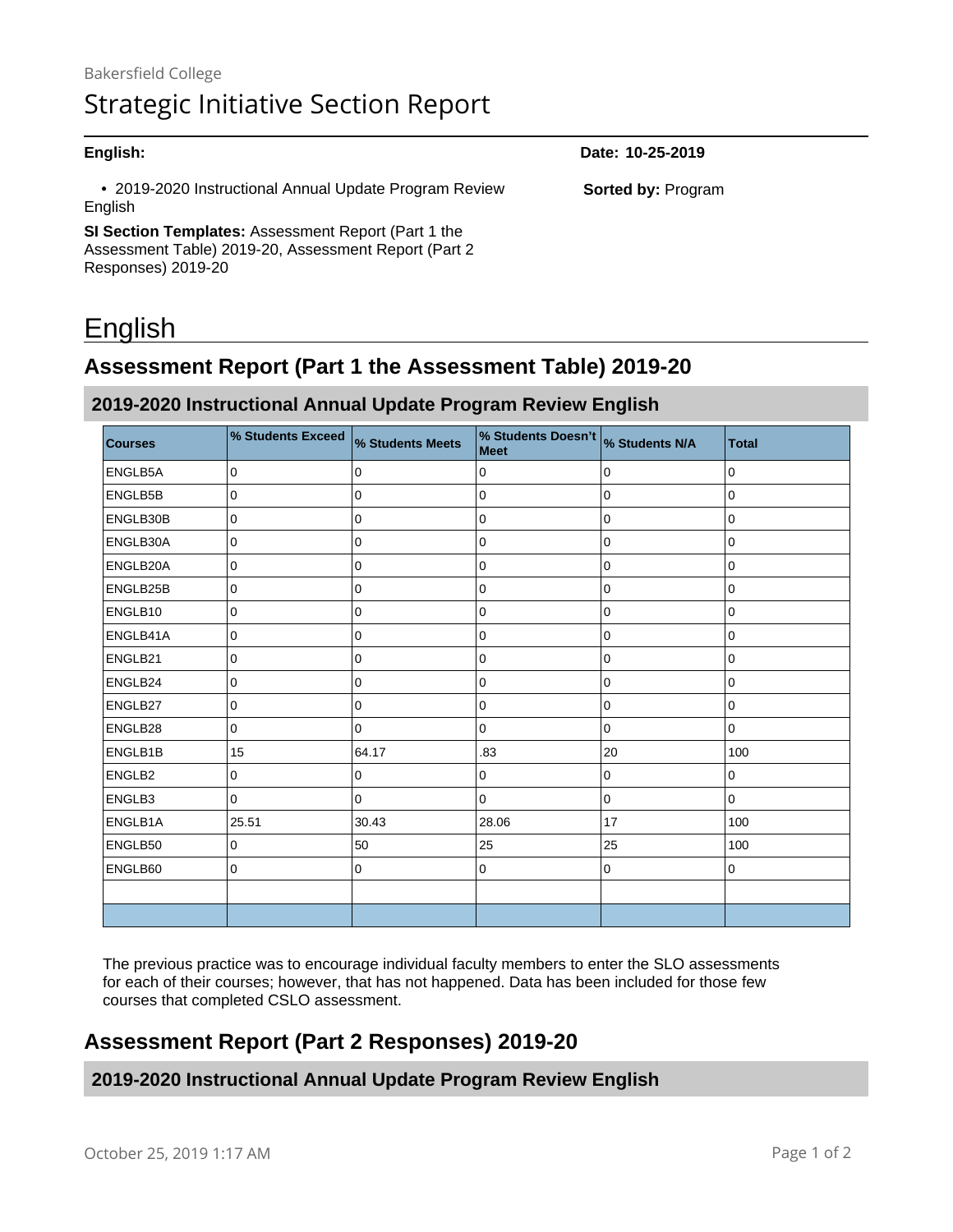#### **Plan-Describe the process used to assess the courses for this program:**

For the last several years, the department has relied on encouraging instructors to enter SLO Assessment upon completion of each course taught. Unfortunately, our instructors have not complied with this recommendation/request and very few assessments are complete.

#### **Reflect-Based on the SLO performance data listed in the table, describe both the strengths and weaknesses of the program**

The obvious weakness is that the assessments were not completed. In the future, we will hold meetings and workshops that will encourage participation at the beginning of the semester. In addition to this, the current department chair will create an English Assessment sub-committee that will oversee and ensure that all assessments are complete by the end of each semester. Furthermore, the current department chair will invite a member from the assessment committee to attend a department meeting and provide training concerning how to enter assessment into eLumen.

#### **Dialogue-Explain when, or how often, discipline faculty meet to discuss the assessment process (e.g., planning, data collection, and results) for this program (e.g., department meeting).**

The assessment rep has spoken about the need for assessments to be completed at every department meeting.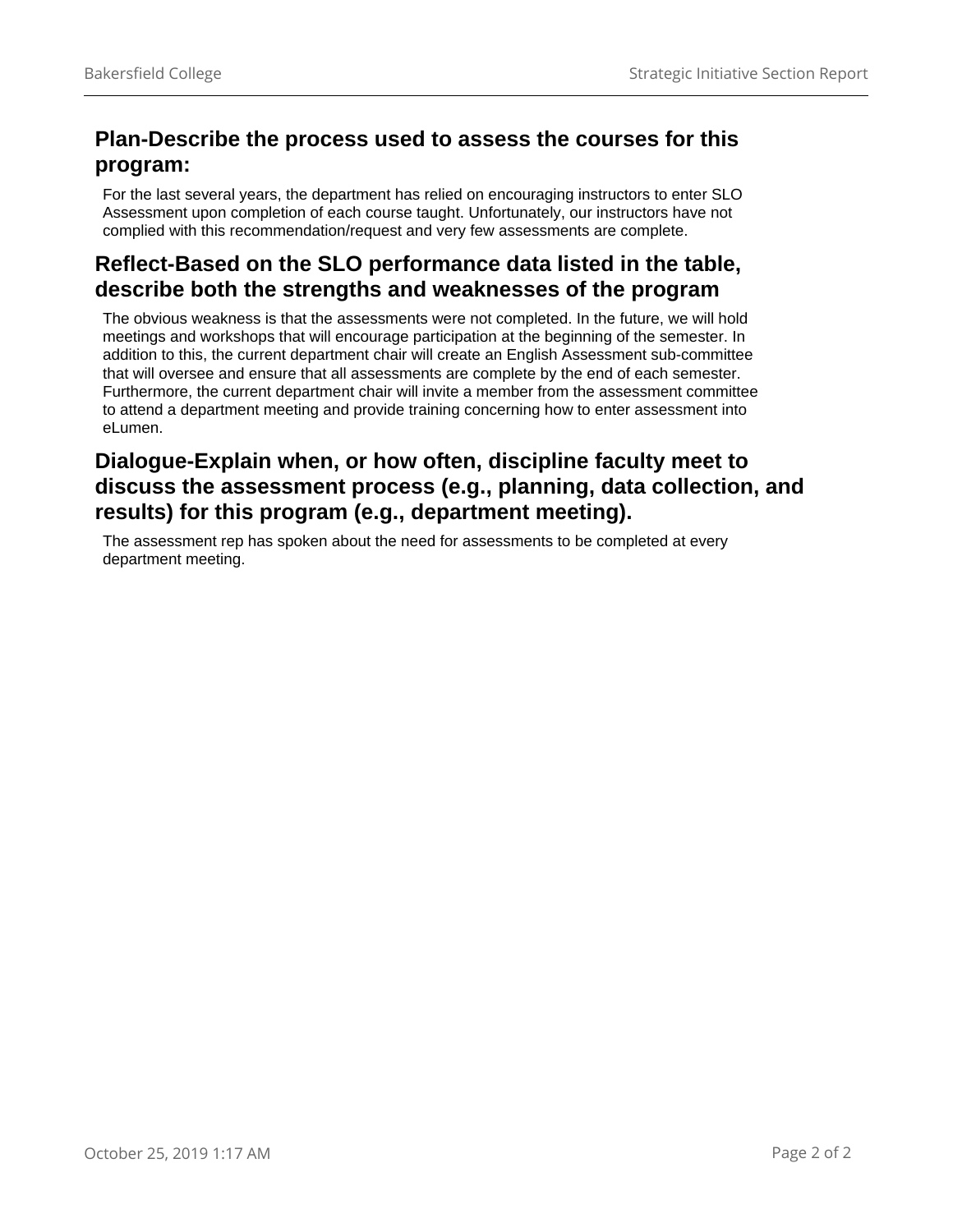## Bakersfield College Strategic Initiative Section Report

#### **Health Information Technology: Date: 10-25-2019**  • 2019-2020 Instructional Annual Update Program Review First Draft 19-20 Health Info Tech **SI Section Templates:** Assessment Report (Part 1 the Assessment Table) 2019-20, Assessment Report (Part 2 Responses) 2019-20 **Sorted by:** Program

# Health Information Technology

#### **Assessment Report (Part 1 the Assessment Table) 2019-20**

#### **2019-2020 Instructional Annual Update Program Review First Draft 19-20 Health Info Tech**

| <b>Courses</b> | % Students Exceed % Students Meets |       | % Students Doesn't % Students N/A<br><b>Meet</b> |       | <b>Total</b> |
|----------------|------------------------------------|-------|--------------------------------------------------|-------|--------------|
| HEIT B21       | 78.57                              | 3.57  | 0                                                | 17.86 | 100          |
| HEIT B22       | 80.56                              | 16.67 | 2.78                                             | 0     | 100          |
| HEIT B24       | 64.06                              | 23.44 | 9.38                                             | 3.12  | 100          |
| HEIT B25       | 62.75                              | 7.84  | 25.49                                            | 3.92  | 100          |
|                |                                    |       |                                                  |       |              |
|                |                                    |       |                                                  |       |              |

#### **Assessment Report (Part 2 Responses) 2019-20**

**2019-2020 Instructional Annual Update Program Review First Draft 19-20 Health Info Tech**

#### **Plan-Describe the process used to assess the courses for this program:**

Courses are assessed by following the HEIT Assessment Plan.

#### **Reflect-Based on the SLO performance data listed in the table, describe both the strengths and weaknesses of the program**

Data that indicates that students do not understand student learning outcome have been given an additional assignment to help develop a better understanding of the concepts sooner in the semester.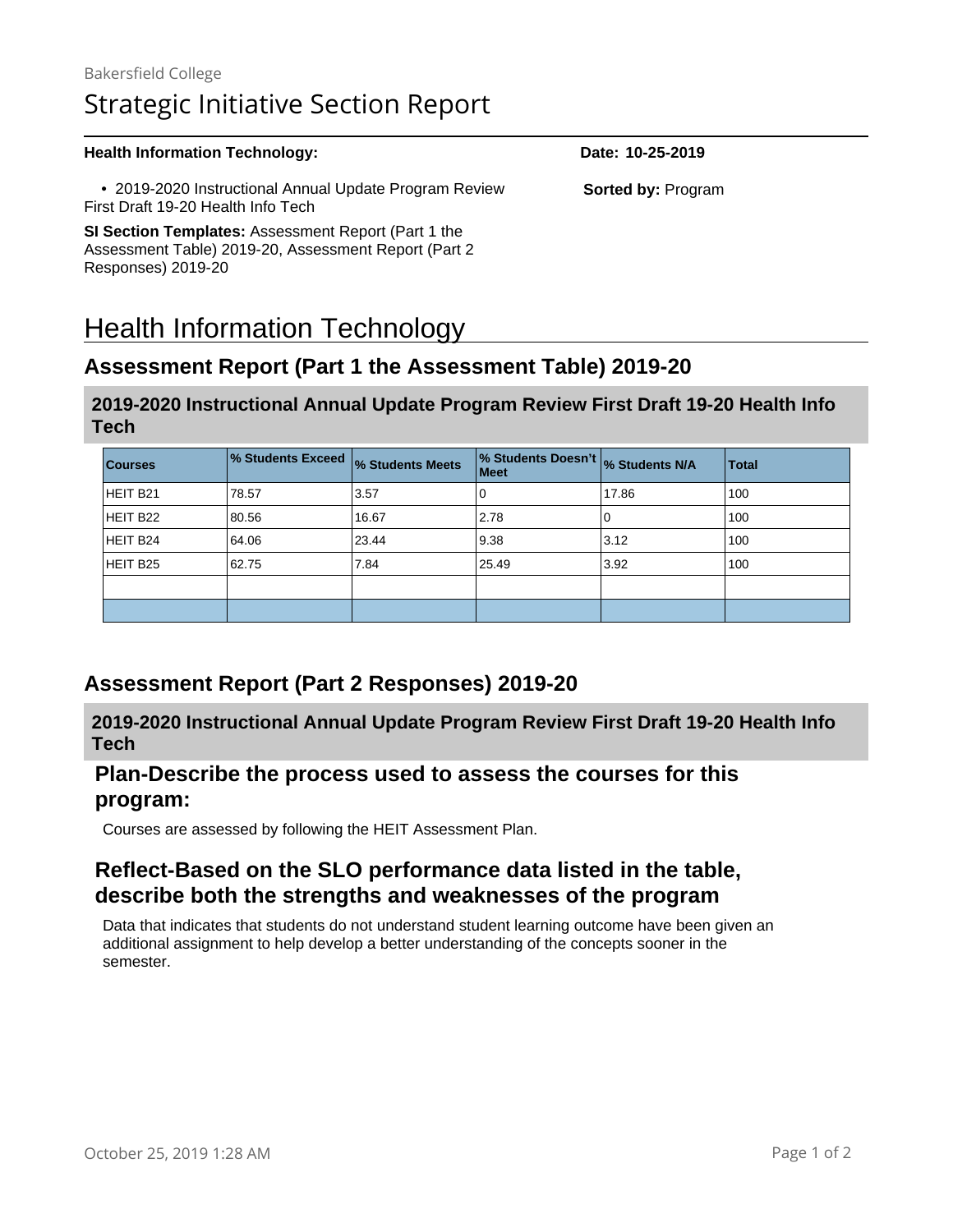#### **Dialogue-Explain when, or how often, discipline faculty meet to discuss the assessment process (e.g., planning, data collection, and results) for this program (e.g., department meeting).**

Health Information Technology Faculty Director holds department meeting weekly.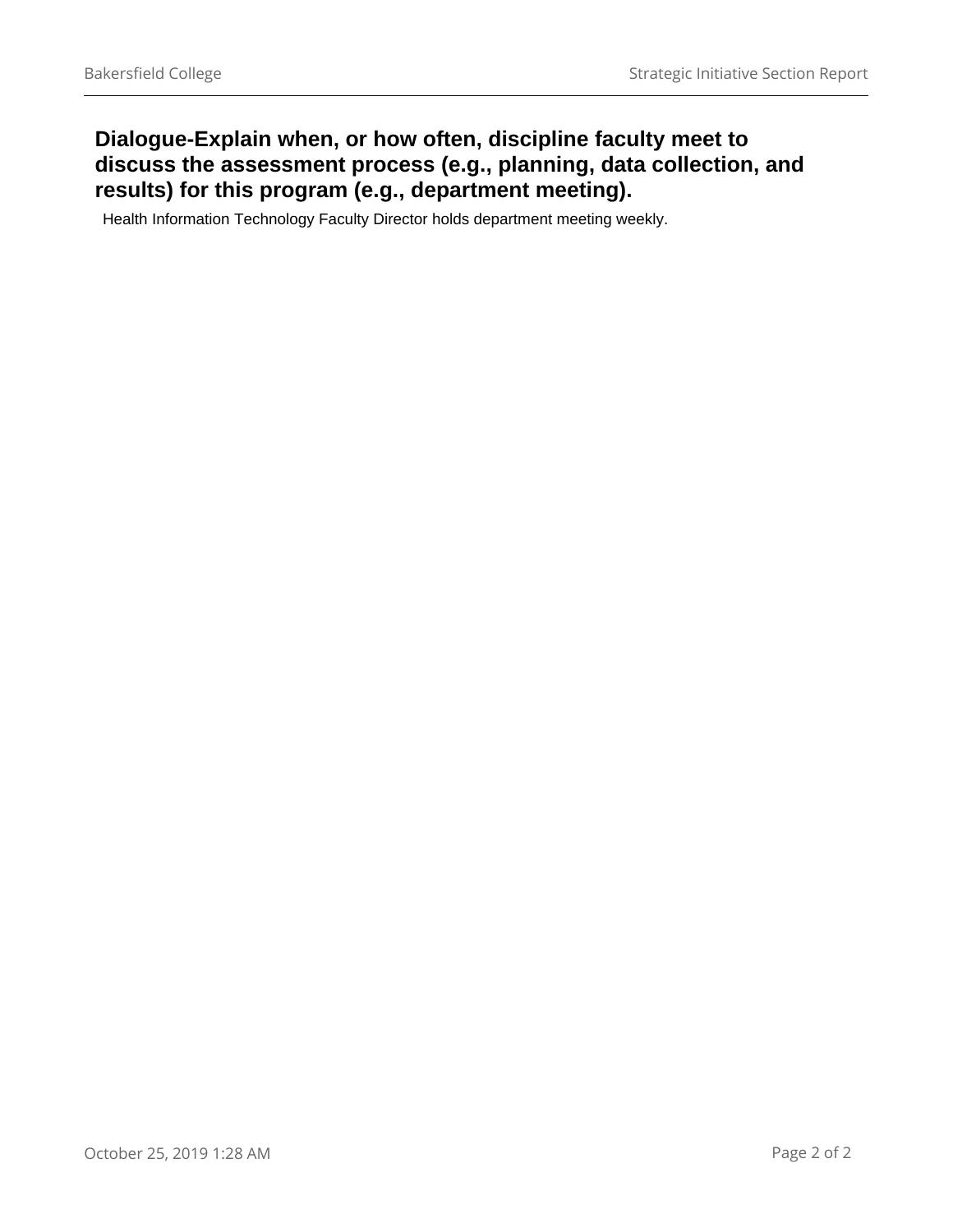## Bakersfield College Strategic Initiative Section Report

#### **Industrial Automation: Date: 10-25-2019**

 • Industrial Automation 2019-2020 Instructional Annual Update Program Review

**SI Section Templates:** Assessment Report (Part 1 the Assessment Table) 2019-20, Assessment Report (Part 2 Responses) 2019-20

## Industrial Automation

#### **Assessment Report (Part 1 the Assessment Table) 2019-20**

#### **Industrial Automation 2019-2020 Instructional Annual Update Program Review**

| <b>Courses</b> | <b>No. Students Exceed</b> <sub>%</sub> Students Meets <sup>17</sup> | % Students Doesn't % Students N/A<br>Meet | Total |
|----------------|----------------------------------------------------------------------|-------------------------------------------|-------|
|                |                                                                      |                                           |       |
|                |                                                                      |                                           |       |

| Courses                        | % Exceed | %Meets | % Doesn't Meet | Students N/A | Total |
|--------------------------------|----------|--------|----------------|--------------|-------|
| INDA B114 No<br>Data           |          |        |                |              |       |
| INDA B120                      | 85.71    | 14.29  | 0              | 0            | 100   |
| INDA B122                      | 12.73    | 69.09  | 18.18          | 0            | 100   |
| <b>INDA B125</b>               | 71.43    | 23.81  | 4.76           | $\Omega$     | 100   |
| INDA B132 No<br>SLOs in elumen |          |        |                |              |       |
| INDA B150                      | 11.76    | 88.24  | $\mathbf{0}$   | $\Omega$     | 100   |
| <b>INDA B144</b>               | 66.67    | 26.19  | 7.14           | 0            | 100   |
| <b>INDA B143</b>               | 17.86    | 62.50  | 19.64          | 0            | 100   |
| INDA B140                      | 62.50    | 23.61  | 13.89          | 0            | 100   |
| INDA B135                      | 78.57    | 21.43  | $\Omega$       | 0            | 100   |
| INDA B100 No<br>Data           |          |        |                |              |       |
| INDA B105                      | 36.36    | 27.27  | 36.36          | 0            | 100   |
| INDA B110                      | 27.27    | 59.09  | 13.64          | 0            | 100   |
| <b>Report Totals</b>           | 40.22    | 48.04  | 11.73          | 0            | 100   |

**Sorted by:** Program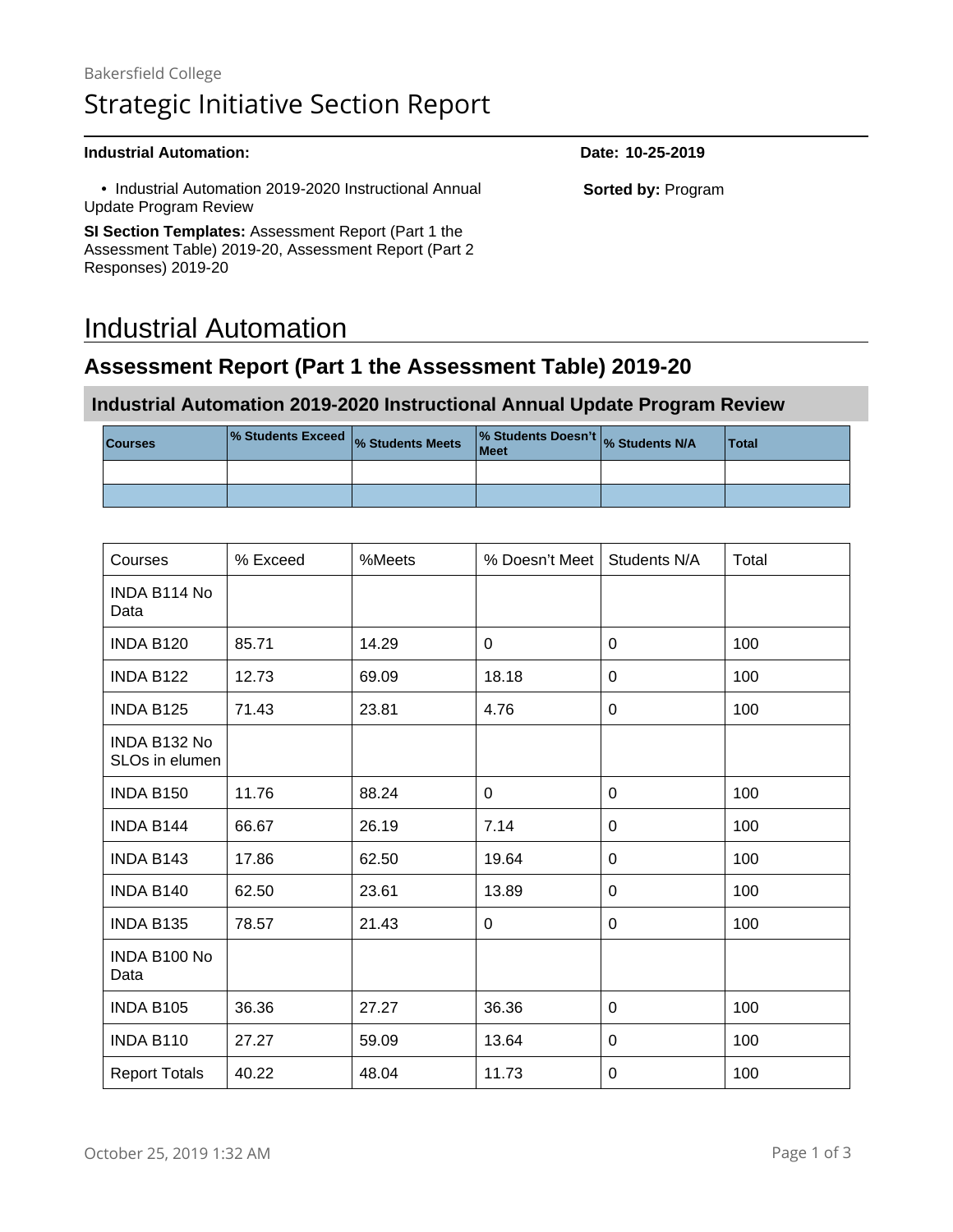| Courses                        | % Exceed | %Meets | % Doesn't Meet | Students N/A | Total |
|--------------------------------|----------|--------|----------------|--------------|-------|
| INDA B114 No<br>Data           |          |        |                |              |       |
| INDA B120                      | 85.71    | 14.29  | 0              | 0            | 100   |
| INDA B122                      | 12.73    | 69.09  | 18.18          | 0            | 100   |
| INDA B125                      | 71.43    | 23.81  | 4.76           | 0            | 100   |
| INDA B132 No<br>SLOs in elumen |          |        |                |              |       |
| INDA B150                      | 11.76    | 88.24  | $\Omega$       | $\Omega$     | 100   |
| INDA B144                      | 66.67    | 26.19  | 7.14           | $\Omega$     | 100   |
| INDA B143                      | 17.86    | 62.50  | 19.64          | 0            | 100   |
| INDA B140                      | 62.50    | 23.61  | 13.89          | 0            | 100   |
| INDA B135                      | 78.57    | 21.43  | 0              | 0            | 100   |
| INDA B100 No<br>Data           |          |        |                |              |       |
| INDA B105                      | 36.36    | 27.27  | 36.36          | 0            | 100   |
| INDA B110                      | 27.27    | 59.09  | 13.64          | 0            | 100   |
| <b>Report Totals</b>           | 40.22    | 48.04  | 11.73          | 0            | 100   |

## **Assessment Report (Part 2 Responses) 2019-20**

#### **Industrial Automation 2019-2020 Instructional Annual Update Program Review**

#### **Plan-Describe the process used to assess the courses for this program:**

Faculty are required to assess at least one outcome for every course, every time it is listed. Therefore, if two sections are being offered, at least two outcomes will be assessed. Outcomes must be rotated, thus allowiing each outcome to be assessed in a 3 year period.

The process used to assess the courses in this program vary by SLO. Many of theses courses have a lab component. Assessment in these courses range from completed lab work, exams, weekly assignments, and project papers.

#### **Reflect-Based on the SLO performance data listed in the table, describe both the strengths and weaknesses of the program**

This is a new program and the assessment data shows 88.26% either met or exceeded expectations. That leaves 11.73% failing to meet expectations. Faculty is dedicated to student success and faculty has accepted the challenge of promoting and assessing a successful program. Courses continue to go through revisions as some of these courses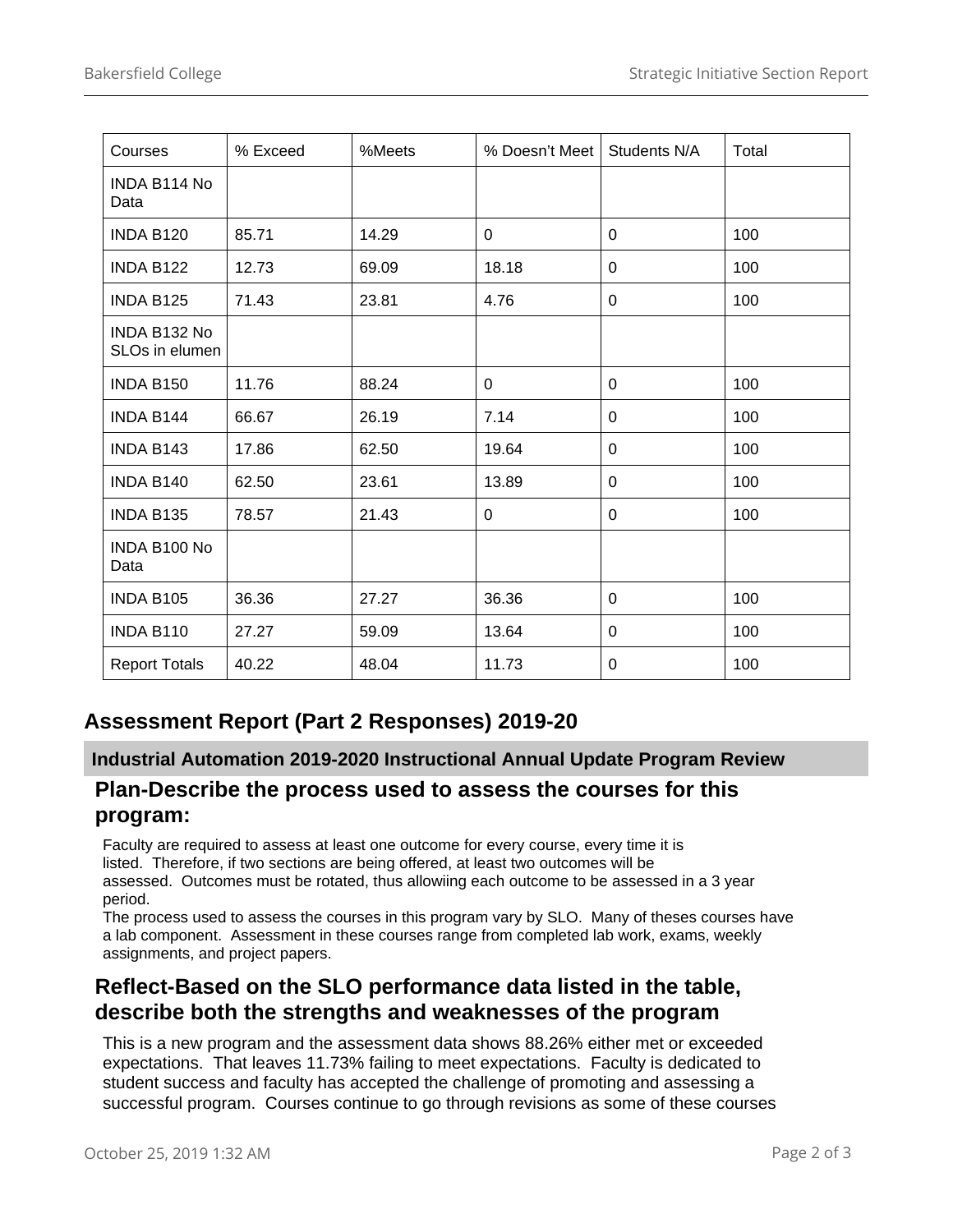have never been taught anywhere. Some weaknesses include a Faculty member who was hired for the program and left after one year due to personal issues. This left us with a void for a year where other faculty stepped up to fill the gap. Another weakness is the fact that this program is new. Faculty is finding out what works and what doesn't. They are then modifying courses and curriculum to meet the goals of the program. Having enough equipment is always a challenge and many courses that have a lab component require consumable materials. Ensuring ongoing finding is available will be required.

#### **Dialogue-Explain when, or how often, discipline faculty meet to discuss the assessment process (e.g., planning, data collection, and results) for this program (e.g., department meeting).**

Monthly meetings are held in a face to face enviroment for program faculty. Faculty are meeting throughout the semester as needed to discuss assessment results. Faculty are also sharing those results with the Advisory Committee and gaining feedback from industry. In the 2018-2019 academic year many faculty met on a weekly basis.

It looks as if you have identified weaknesses and are working toward solutions.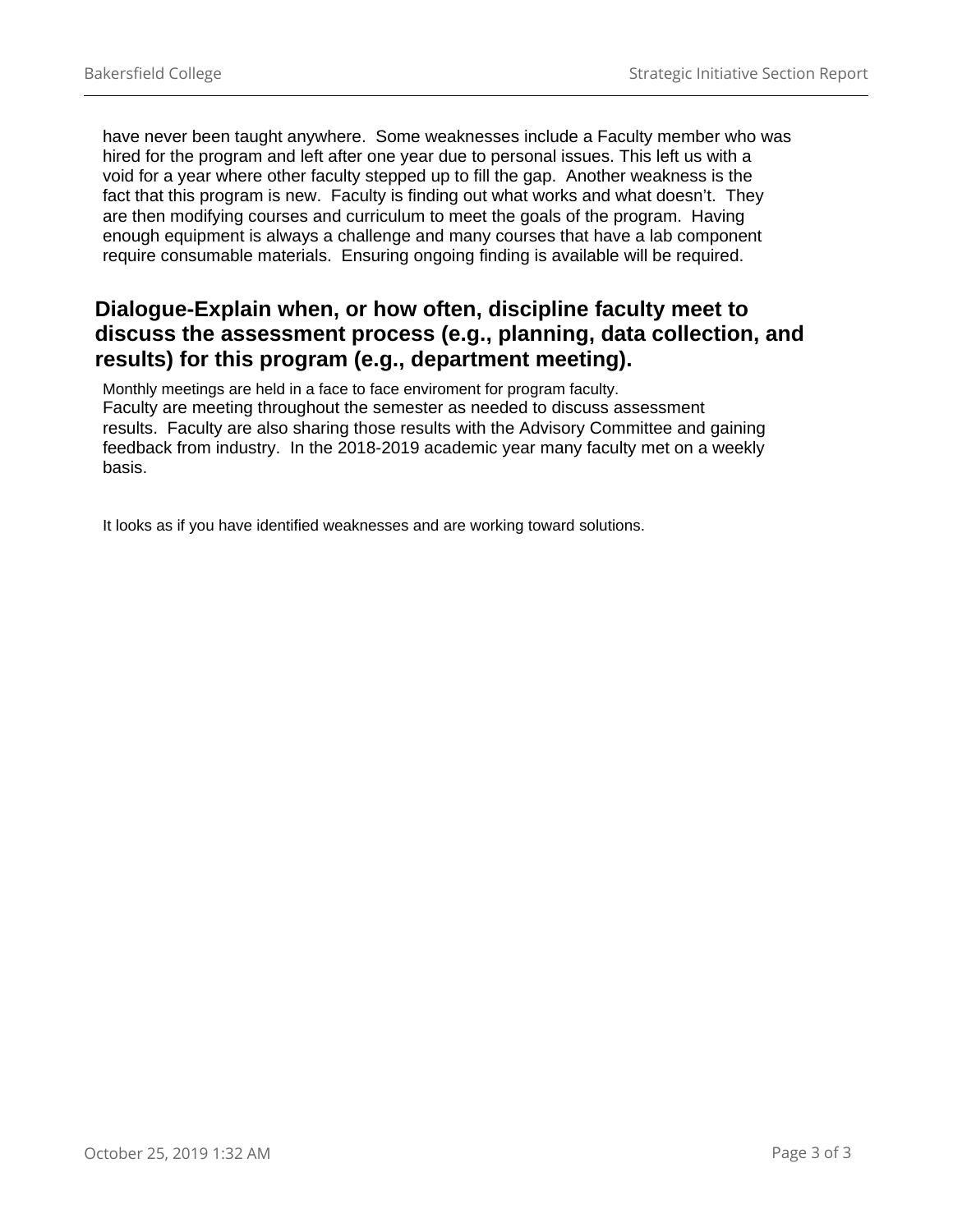• 2019-2020 Instructional Annual Update Program Review Journalism

**SI Section Templates:** Assessment Report (Part 1 the Assessment Table) 2019-20, Assessment Report (Part 2 Responses) 2019-20

## Journalism

## **Assessment Report (Part 1 the Assessment Table) 2019-20**

#### **2019-2020 Instructional Annual Update Program Review Journalism**

| <b>Courses</b>     | % Students Exceed | % Students Meets | % Students Doesn't<br><b>Meet</b> | % Students N/A | <b>Total</b> |
|--------------------|-------------------|------------------|-----------------------------------|----------------|--------------|
| JRNL B1            | $\Omega$          | 0                | 0                                 | $\Omega$       | $\Omega$     |
| JRNL B2            | 51.06%            | 34.04%           | 10.64%                            | 4.26%          | 100%         |
| JRNL B15           | 0                 | 0                | 0                                 | 0              | 0            |
| JRNL B16           | 0                 | 0                | 0                                 | $\mathbf 0$    | 0            |
| JRNL B26           | 97.62%            | 2.38%            | 0                                 | 0              | 100%         |
| JRNL B25           | 0                 | 0                | 0                                 | 0              | 0            |
| ART B17            | 73.22%            | 0                | 7.14%                             | 19.64%         | 100%         |
| COMM <sub>B5</sub> | 29.64%            | 42.43%           | 13.43%                            | 14.5%          | 100%         |
| ECONB1             | 10.11%            | 63.54%           | 17.87%                            | 8.48%          | 100%         |
| ECONB <sub>2</sub> | 8.75%             | 71.87%           | 17.02%                            | 2.35%          | 100%         |
| MATHB22            | 8.56%             | 45.44%           | 27.11%                            | 18.88%         | 100%         |
| POLSB <sub>1</sub> | 35.83%            | 12.08%           | 27.92%                            | 24.17%         | 100%         |
| POLSB <sub>2</sub> | 0                 | 0                | 0                                 | $\Omega$       | 0            |
|                    |                   |                  |                                   |                |              |
|                    |                   |                  |                                   |                |              |

In the next year, journalism faculty will discuss, develop and implement a plan to streamline the assessment process so that assessment of student learning outcomes will occur on a regular basis. The aim is to assess every SLO in every journalism class this year.

#### **Assessment Report (Part 2 Responses) 2019-20**

#### **2019-2020 Instructional Annual Update Program Review Journalism**

**Journalism: Date: 10-25-2019**

**Sorted by:** Program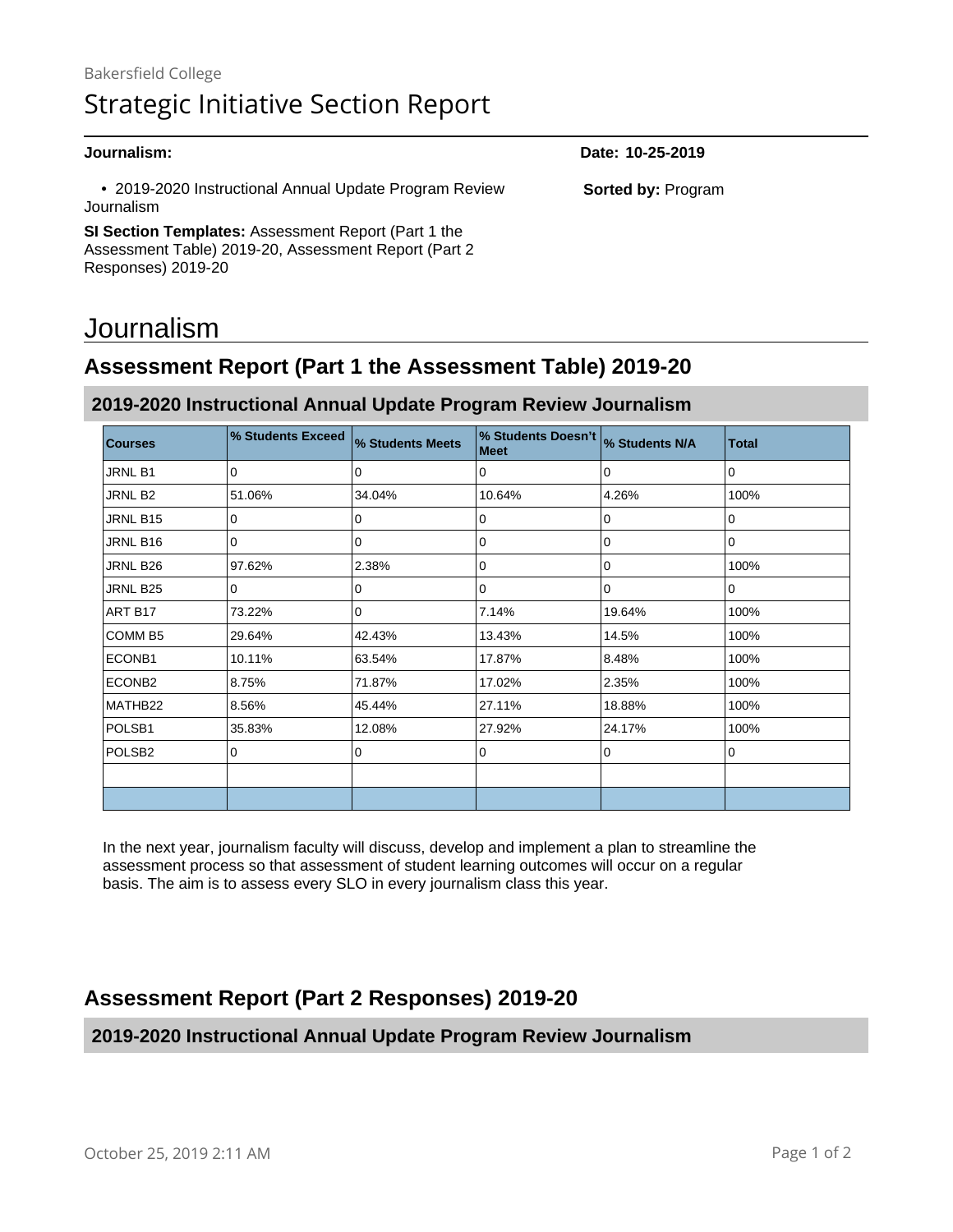#### **Plan-Describe the process used to assess the courses for this program:**

Only one faculty member who teaches in the program is full-time. She completes assessment every semester in her classes and reports her results to Elumen. As half of the course offerings in the program are taught by adjunct faculty and the union has made it abundantly clear that adjuncts are not required to complete assessment activities in eLumen, the full-time faculty member meets with the adjunct faculty at least once annually to discuss their classroom assessments.

#### **Reflect-Based on the SLO performance data listed in the table, describe both the strengths and weaknesses of the program**

Strengths: Courses taught by full-time faculty are assessed every semester and students tend to meet expectations.

Weaknesses: Too many of the courses in the program are taught by adjunct faculty who are not required to engage in assessment on Elumen.

#### **Dialogue-Explain when, or how often, discipline faculty meet to discuss the assessment process (e.g., planning, data collection, and results) for this program (e.g., department meeting).**

Faculty members meet several times per semester to discuss what is working and what needs improvement. Erin Auerbach and John Harte talk several times a week. Erin connects with Christina Lopez at least twice a semester to discuss how classes are going. These meetings are both informal and scheduled. Additionally all journalism faculty (one full time and adjuncts) are on the CTE advisory board for journalism, which meets each semester.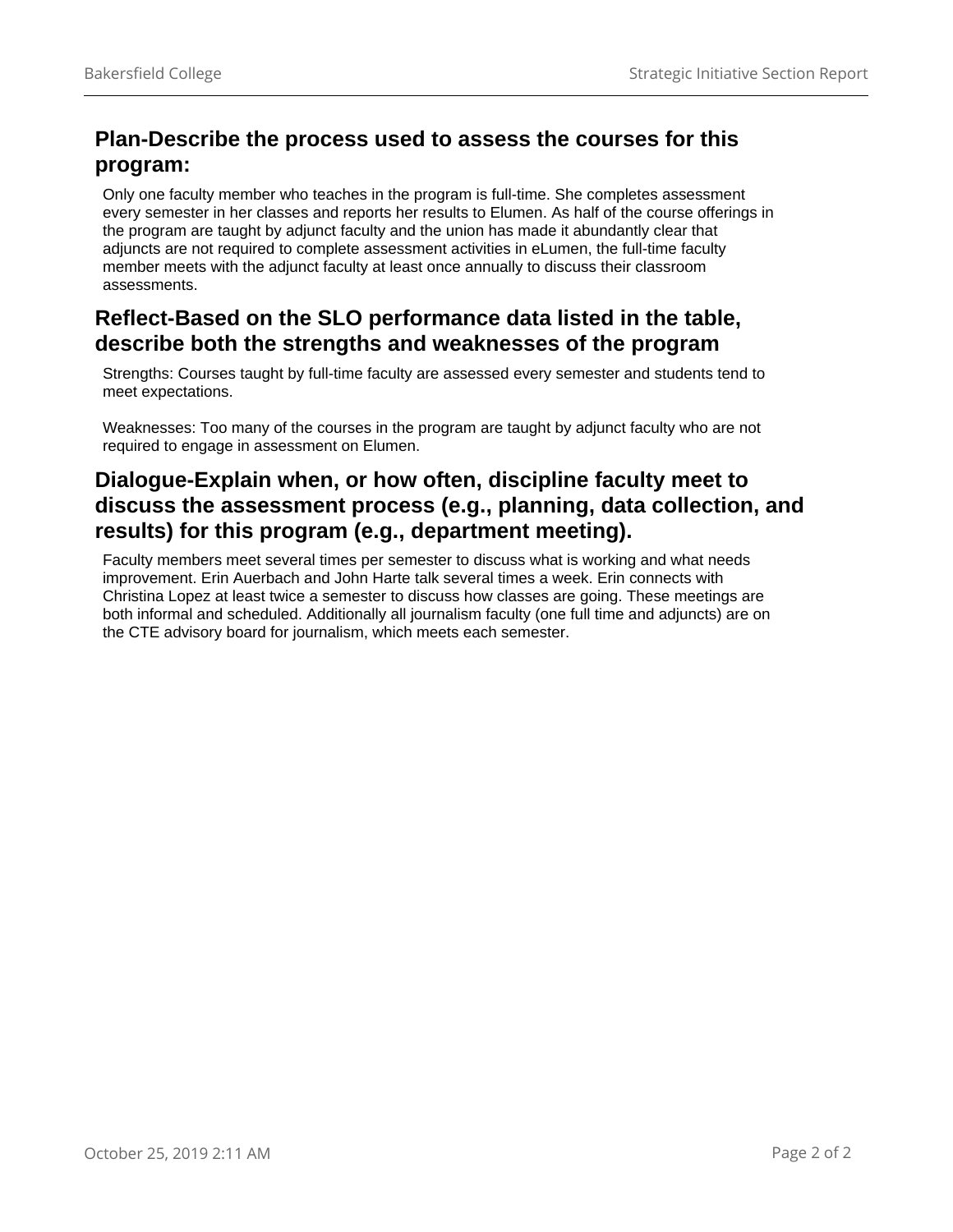## Bakersfield College Strategic Initiative Section Report

#### **Manufacturing Technology: Date: 10-25-2019** • 2019-2020 Instructional Annual Update Program Review - Manufacturing **SI Section Templates:** Assessment Report (Part 1 the Assessment Table) 2019-20, Assessment Report (Part 2 Responses) 2019-20 **Sorted by:** Program

# Manufacturing Technology

## **Assessment Report (Part 1 the Assessment Table) 2019-20**

# **Courses % Students Exceed % Students Meets % Students Doesn't Meet % Students N/A Total** MFGTB1 AB - 01 54.68 26.56 17.18 1.58 MFGTB1 AB - 50 31.11 43.33 20 35.56 MFGTB2 - 50 33 33 33 1 MFGTB3 - 50 | 18.75 | 62.5 | 18.75 | 0 MFGTB55 | 14.28 | 85.71 | 0 | 0 | 0

#### **2019-2020 Instructional Annual Update Program Review - Manufacturing**

## **Assessment Report (Part 2 Responses) 2019-20**

#### **2019-2020 Instructional Annual Update Program Review - Manufacturing**

#### **Plan-Describe the process used to assess the courses for this program:**

MFGTB1 AB -01 - Assessment for this course is done through completion of in-lab project which requires the student to complete all of the SLO's as part of completion of their project. MFGTB1 AB-50 - Assessment for this course is done through completion of in-lab project which requires the student to complete all of the SLO's as part of completion of their project. MFGTB2 - 50 - This assessement represents a single project in support of students understanding of SLO #1 Upon successful completion of the course, the student will be able to describe the most important cutting operations performed on the CNC lathe. The project however is not the only assignment that can be used for this assessment, rather it was the first one document.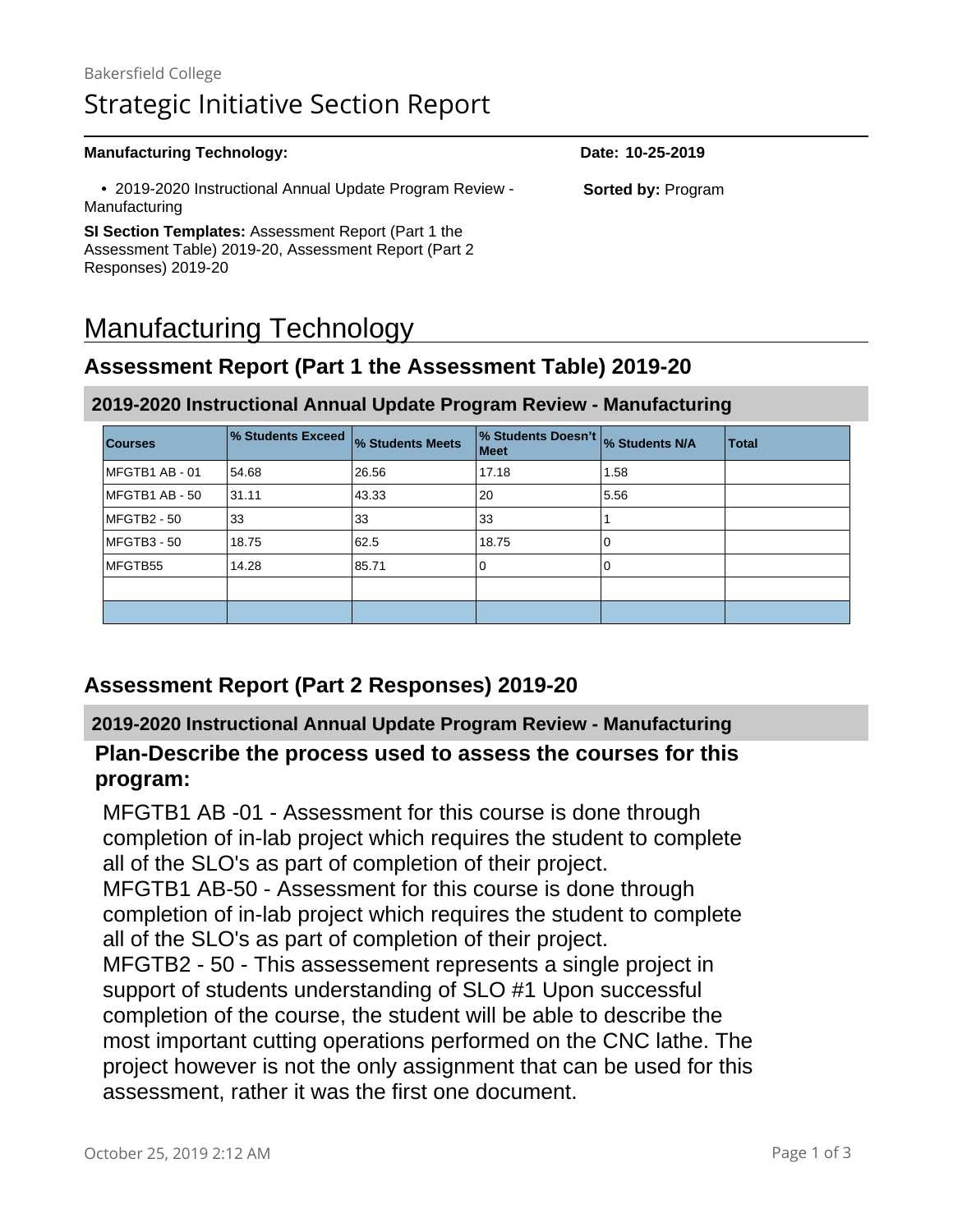MFGTB3 - 50 - This assessment represents a students ability to correctly explain and utilize the most commonly used preparatory codes (G codes) and miscellaneous codes (M codes) used in programming mill operations. The assignement used is not the only exercise that can be used to assess SLO completion, merely the first in a series of exercises used to build understanding in the course. MFGTB55 - 01 - Assessment reflects students to ability to accomplish tasks expected as SLO's for the course. The SLO tested for in this instance was: Setup Lathe part in mill and machine a circular hole pattern using an indexing head and calculate hole position.

#### **Reflect-Based on the SLO performance data listed in the table, describe both the strengths and weaknesses of the program**

MFGT-B1AB - Strengths - Teaches students with little to no prior experience or skill at plannng and building to a specification a level of understanding which will allow them to plan and execute projects to specification, and use machine tools to perform basic metal removal techniques.

Weaknesses - Not enough space or equipment to plan and execute more complex projects. Also, not enough time in term to expose all students to various other areas of metal cutting. Equipment used in this course is showing its age, and is close to end of expected lifecycle.

MFGTB2 - Stengths - Course does provide strong platfrom for students to learn manual Lathe programming and editing tecniquies. and CAM programming software.

Weaknesses - Lab only has two CNC lathes and does not have enough space for much more than 2 or three more machines.

MFGT- B3 - Strengths - Course has strong platfrom of

teaching programming and editing functions of subject. Weaknesses - course lacks the simulation software to link designed programs to shop floor machine operations. Also, lab space limited, and only two cnc mills exist in lab to instruct 17-21 students on each term.